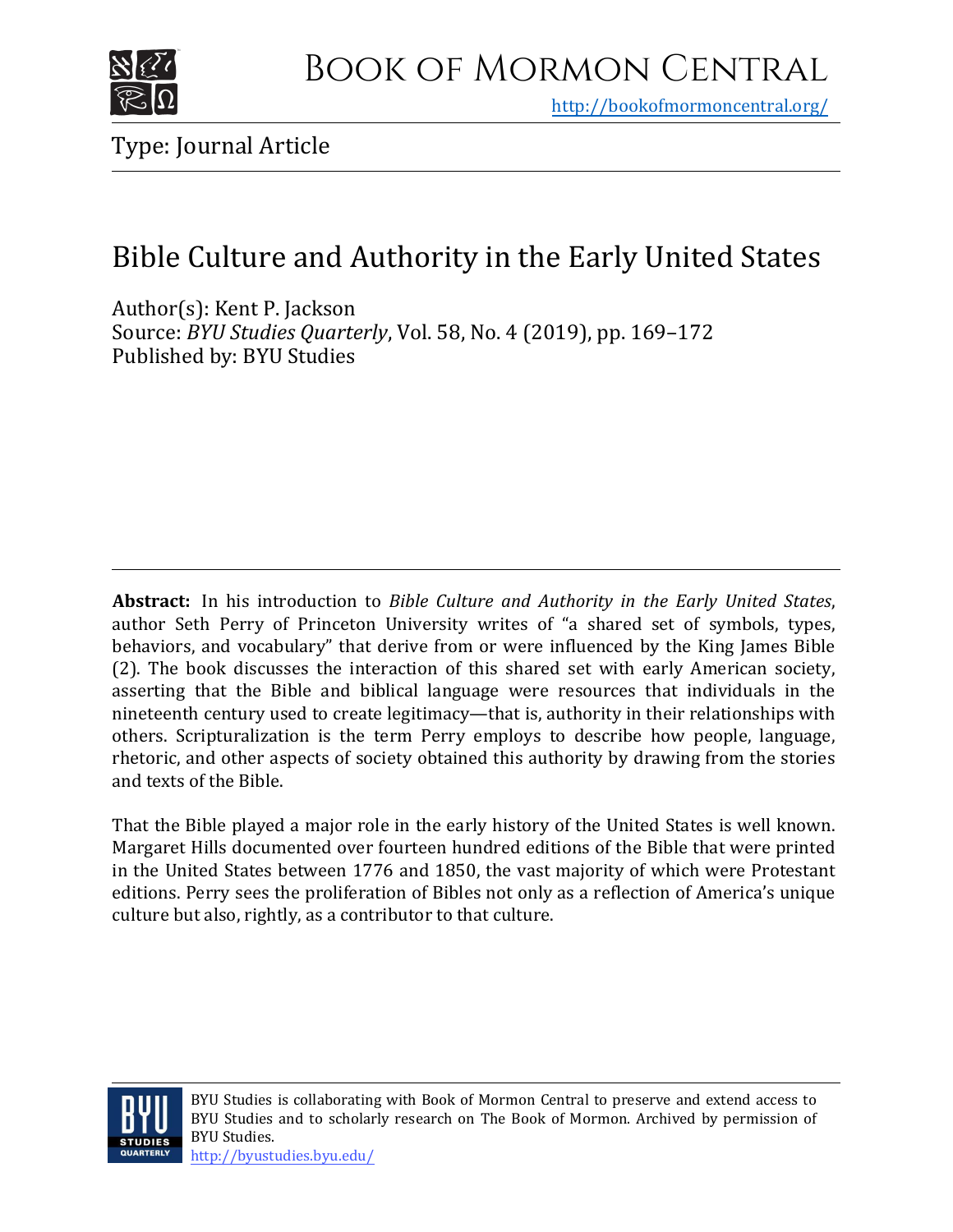## *Bible Culture and Authority in the Early United States* By Seth Perry

Princeton, N.J.: Princeton University Press, 2018

*Reviewed by Kent P. Jackson*

In his introduction to *Bible Culture and Authority in the Early United* States, author Seth Perry of Princeton University writes of "a shared *States*, author Seth Perry of Princeton University writes of "a shared set of symbols, types, behaviors, and vocabulary" that derive from or were influenced by the King James Bible (2). The book discusses the interaction of this shared set with early American society, asserting that the Bible and biblical language were resources that individuals in the nineteenth century used to create legitimacy—that is, *authority* in their relationships with others. *Scripturalization* is the term Perry employs to describe how people, language, rhetoric, and other aspects of society obtained this authority by drawing from the stories and texts of the Bible.

That the Bible played a major role in the early history of the United States is well known. Margaret Hills documented over fourteen hundred editions of the Bible that were printed in the United States between 1776 and 1850, the vast majority of which were Protestant editions.<sup>1</sup> Perry sees the proliferation of Bibles not only as a reflection of America's unique culture but also, rightly, as a contributor to that culture.

Also of notable influence were the "parabiblical texts" that accompanied Bibles—the cross-references, concordances, commentaries, and other resources that surrounded Bible verses on the printed page or that were published in separate volumes meant to complement one's Bible reading. "Because they carry interpretive meaning and instruct readers in that meaning, paratexts carry scholarly, ecclesiastical, social, or state authority into the text itself"  $(41)$ . In the absence of clerical

<sup>1.</sup> Margaret T. Hills, *The English Bible in America: A Bibliography of Editions of the Bible and the New Testament Published in America, 1777–1957* (New York: American Bible Society and New York Public Library, 1962), 1–207.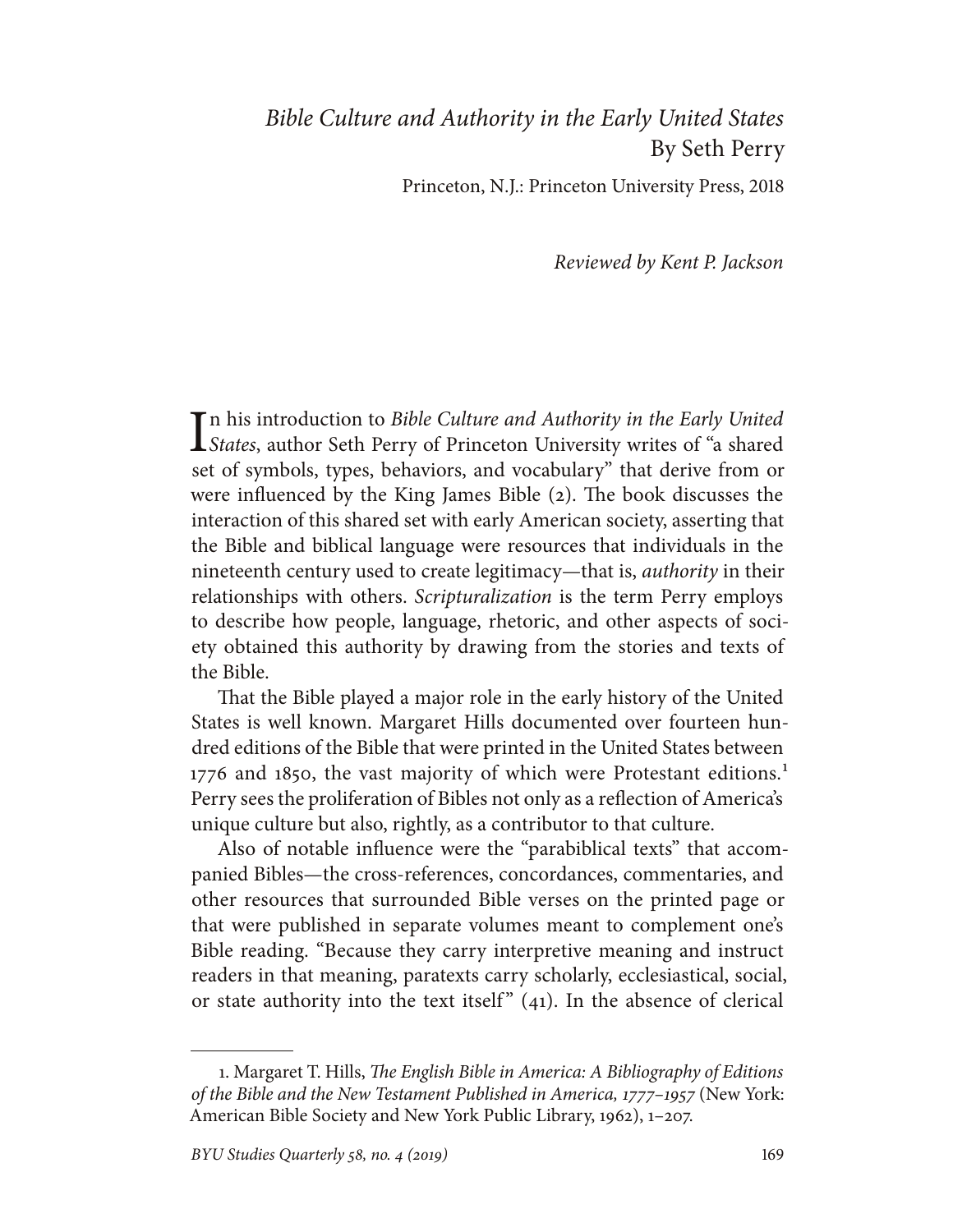intermediaries, guides of this sort were an essential part of scripture reading for many Protestants. Because of these parabiblical texts, "*scriptura* was never, ever, *sola*"—that is, the scriptures were not, in fact, the sole source of authority for early nineteenth-century Americans (22, italics in original).

*Bible Culture and Authority* highlights several individuals of the period to demonstrate the interplay between their religious careers and the language and content of printed Bibles. Some, like Lorenzo Dow and Ellen White, are well known, but Perry also introduces his readers to some who are less widely known, such as Adeline Hosner and Zilpha Elaw. In the case of Ellen White, Perry writes, "When seventeen-yearold Ellen Harmon [White] began slipping into trance states in 1844 she was joining a very old tradition of female visionaries, but she had access to an unprecedented print-bible culture that allowed her to parlay her visionary authority into something enduring: a fully articulated bible-based authority" (58). Perry might have written the same about the other individuals he discusses as well. Interacting with people who were part of a biblically infused culture, preachers and visionaries could speak in the language of scripture, placing themselves in the roles of biblical characters.

The book's discussion culminates in the career of Joseph Smith, who not only presented himself in scriptural terms but also published volumes of new scripture. In most ways, the Latter-day Saint prophet fits well within Perry's discussion of scripturalization: his followers were part of a Bible-based culture, and he produced scriptures and revelations that are often in the language of the King James translation. Joseph Smith's life was scripturalization on a grand scale.

Explaining where the Latter-day Saint scriptural texts came from is, no doubt, a difficult task. Perry attempts to take on this topic in the last chapter of the book. Beginning from the premise that the Book of Mormon is a nineteenth-century creation and not ancient scripture, as Latter-day Saints believe, Perry suggests that the biblical phraseology of the Book of Mormon is the result of two factors: young Joseph Smith knew the Bible far better than other historians believe he did, and he used tools like commentaries, Bible dictionaries, and cross-references when he wrote the Book of Mormon. Perry views the parabiblical aids that were available in the early nineteenth century as key to understanding the Latter-day Saint scriptures. Joseph Smith knew these aids well, Perry writes, and drew from them as he wrote the Book of Mormon. He suggests that the Prophet and his scribes searched for biblical passages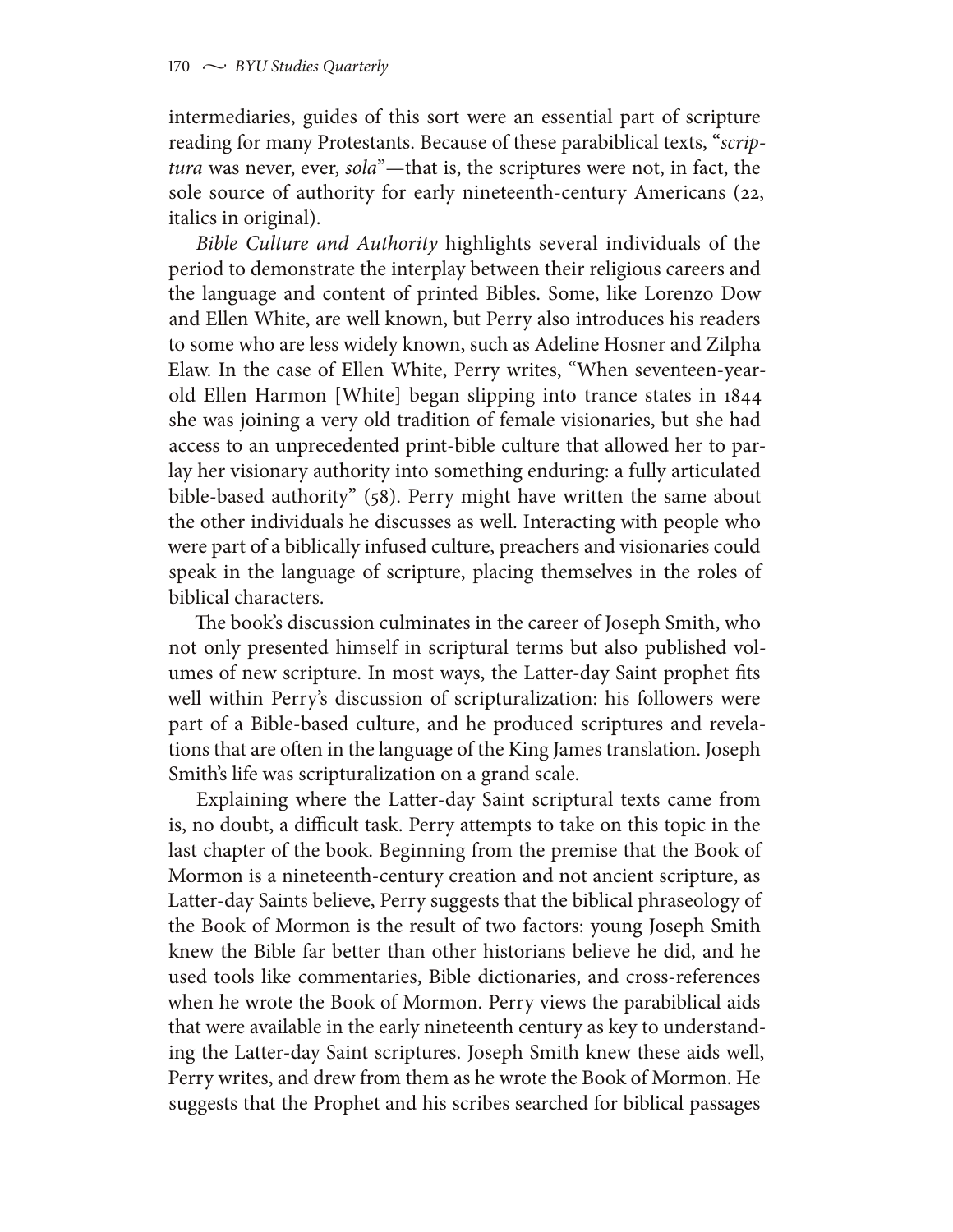in cross-references and concordances and arranged the passages in innovative ways to produce the unique Book of Mormon text (115–16). Perry makes the same case for the production of Joseph Smith's revelations and his Bible revision.

Perry's solution is a good-faith effort by someone who rejects the Book of Mormon's truth claims to explain the origin of its text. But his analysis often falls short. He fails, for instance, to account for the short timeframe (three months) in which Joseph Smith and his scribes produced the text. The book also does not consider the textual evidence provided by the existing sections of the original Book of Mormon manuscript and the printer's manuscript, which indicate no signs of hesitation, research, deliberation, or significant editing, which would be expected if the Prophet were consulting and studying biblical and parabiblical texts. Perry's argument regarding Joseph Smith and the Book of Mormon is also harmed by a spattering of inaccuracies: Joseph was not the youngest son in his family (113), he never marked up his printed Bible "with corrections and additions" (126), and he did not continue to make corrections to the end of his life (126, 128).

The role of the parabiblical resources is an ongoing theme in *Bible Culture and Authority*, but I suspect that Perry overstates their importance in the lives of ordinary people. Paul Gutjahr points out that the presence of various charts, tables, lists, cross-references, concordances, and summaries printed in Bibles was a major factor in marketing the Bibles.2 The evidence of sales shows that parabiblical content made a difference in what kinds of Bibles people bought because those add-ons made Bibles look scholarly, sophisticated, and useful—especially to consumers who did not posses religious libraries.<sup>3</sup> Though Perry discusses the significance of cross-references, commentaries, and concordances vis-à-vis the biblical text itself, he argues, unconvincingly in my view, that they made sequential reading of the Bible increasingly less common. There is no doubt that preachers and pastors availed themselves of these tools in preparing sermons and publications, but Perry does not present compelling evidence that lay people made much use of them.

<sup>2.</sup> Paul C. Gutjahr, *An American Bible: A History of the Good Book in the United States, 1777–1880* (Stanford, Calif.: Stanford University Press, 1999), 39–88.

<sup>3.</sup> See Kent P. Jackson, "The Cooperstown Bible," *New York History* 95, no. 2 (Spring 2014): 255–61.